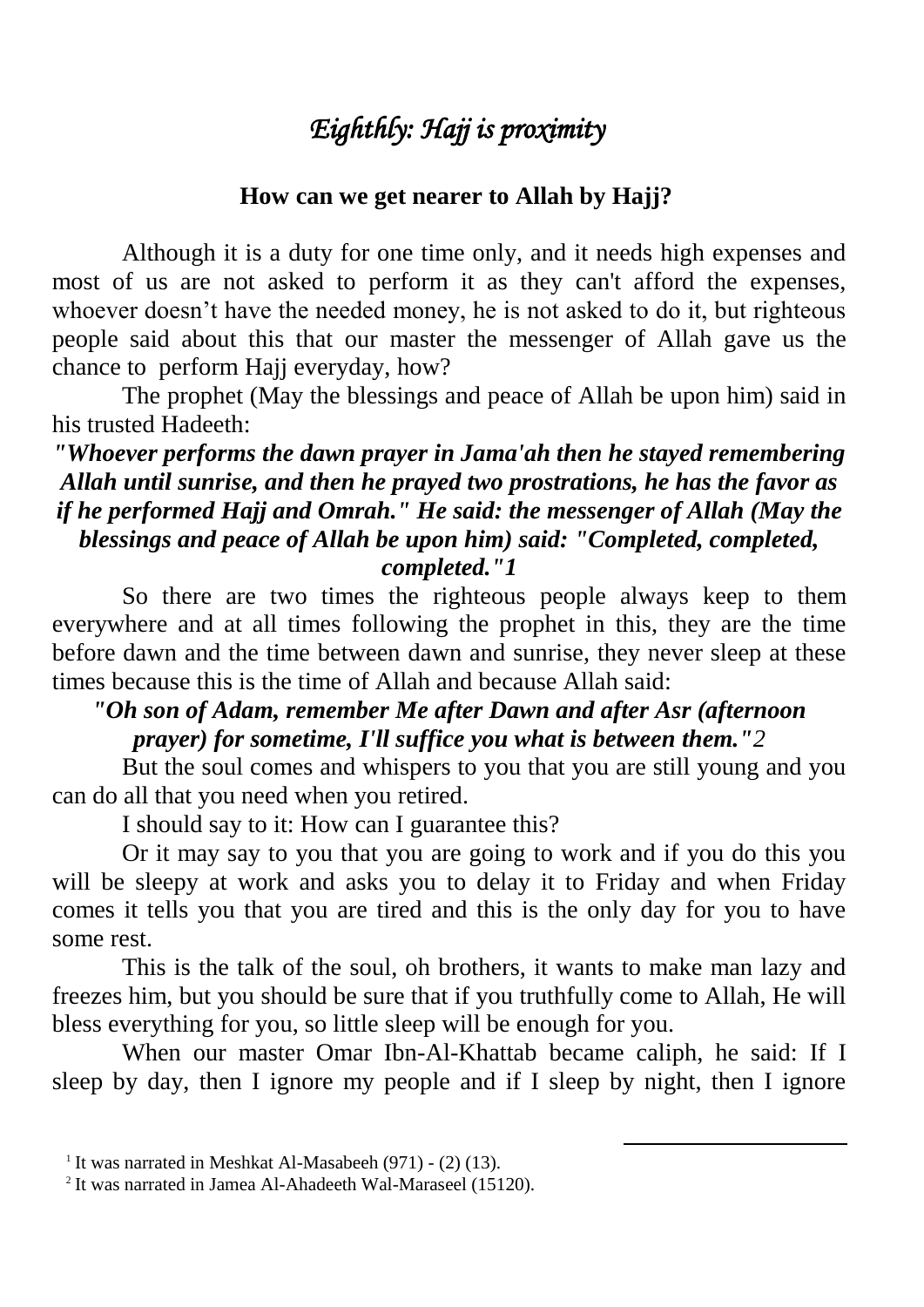myself. They asked him what he does, He said: I made day for my people and night for my Lord.

When did he sleep then? He used to sleep after sunrise, when he saw some of his companions stay up the last third of night and sleep after dawn, he said to them:

By Allah, the time when you sleep is better than the time you stay up. And he (May Allah be pleased with him) used to pray the forenoon prayer 20 minutes after sunrise, then he puts his head between his knees and has few doses of sleep, then he got up as if he slept all night. He sometimes used to hit himself by his stick and say to himself: Oh my soul, you slept so long time.

A traveler is always in a hurry oh brothers.

A traveler sometimes stays up for two or three days before his return saying that when he comes back he will sleep; it is the same, we are all travelers to Allah and we will sleep long sleep, so man shouldn't respond to the talk of his soul, because when he goes with Allah, Allah grants him supplies in his sleep, if he is sitting and takes little nap, he gets up as if he slept for a day and night because Allah blesses his sleep.

It was narrated that most of Imams used to pray the Morning Prayer by the ablution of night prayer, like Imam Abu-Haneefah, didn't he have a work? He had two works, he was a merchant used to spend money on his family and his students, a scholar at that time was always spends money on his students not take anything from them. He was also a scholar teaching doctrine and religion for Allah's sake.

When did Imam Abu-Haneefah used to sleep? He used to sleep some time after the noon prayer, the prophet (May the blessings and peace of Allah be upon him) said:

# *"Support yourself by napping by day to stay up by night."3*

And he was as if he was sleeping all night, but we now sleep all night and we pray the Morning Prayer and sleep, so we are lazy and idle, why?

Because we surrender to the soul, whereas we should fight it, Imam Abul-Aza'em (May Allah be pleased with him) said about this:

*(Sleep is just death that overpowers my spirit; it is not allowed to sleep as it is not created from dust.)*

The spirit never sleeps and if the spirit is awakened, it takes the body with it and then little sleep is enough for it. If we pity the body and let it to

1

<sup>&</sup>lt;sup>3</sup> It was narrated after Ibn-Abbas (May Allah be pleased with him) in Jamea Al-Ahadeeth Wal-Maraseel.